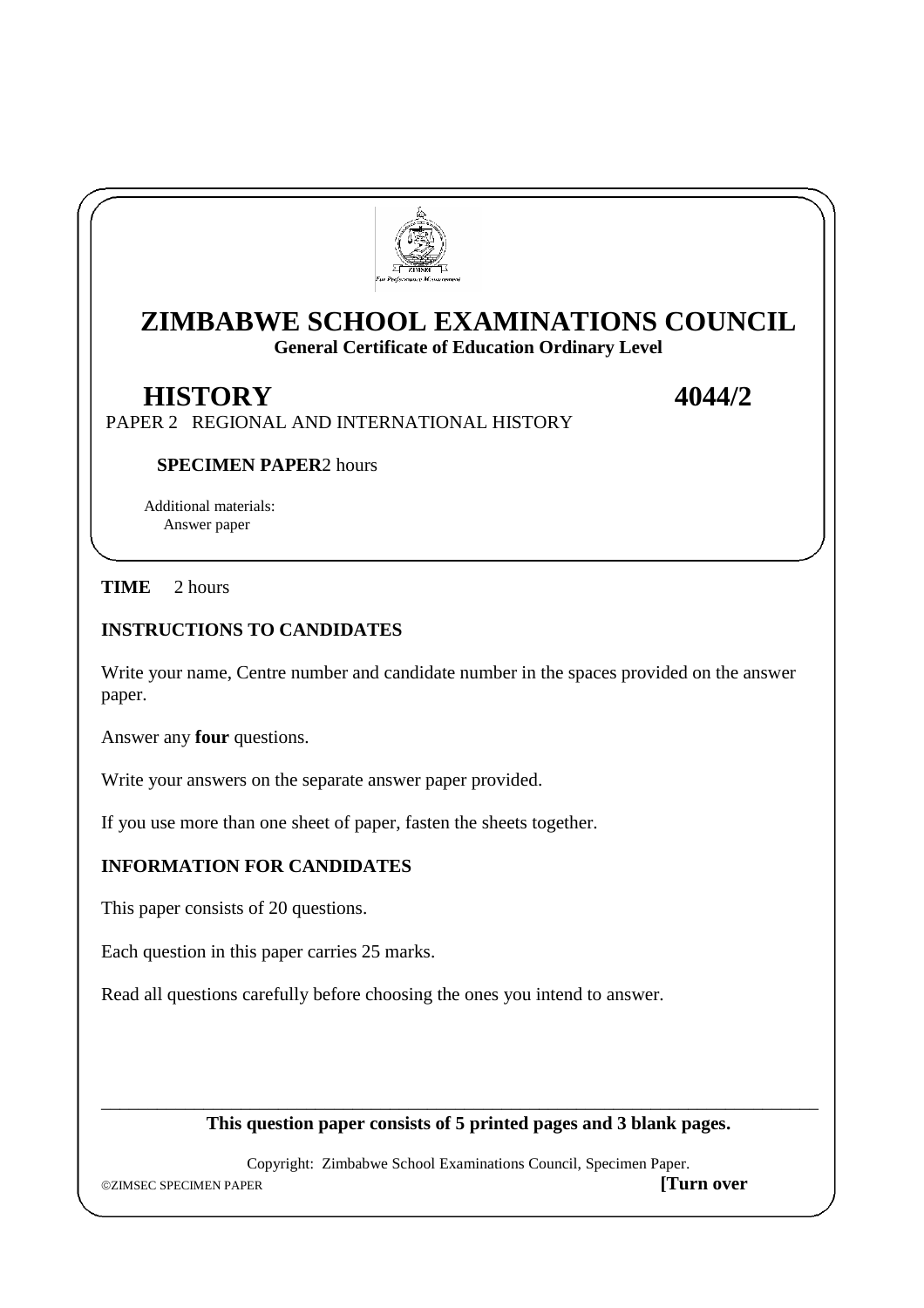| $\mathbf{1}$            | (a) |                                                                                     | Name any five trade items that were used by European merchants in<br>exchange for slaves in West Africa.        | $[5]$  |
|-------------------------|-----|-------------------------------------------------------------------------------------|-----------------------------------------------------------------------------------------------------------------|--------|
|                         | (b) |                                                                                     | Describe how the Trans-Atlantic Slave Trade was carried out.                                                    | $[12]$ |
|                         | (c) |                                                                                     | Did the European slave traders benefit from the Trans-Atlantic Slave<br>Trade? Explain your answer.             | [8]    |
| $\overline{2}$          | (a) |                                                                                     | Name any five European countries that had an interest in North Africa<br>between 1900 and 1914.                 | [5]    |
|                         | (b) |                                                                                     | Outline the:                                                                                                    |        |
|                         |     | (i)                                                                                 | First Moroccan Crisis of 1905 and                                                                               | [6]    |
|                         |     | (ii)                                                                                | Second Moroccan Crisis of 1911.                                                                                 | [6]    |
|                         | (c) |                                                                                     | To what extent did these crises increase tension in Europe?                                                     | [8]    |
| 3                       | (a) |                                                                                     | List any five battles that were fought during the First World War.                                              | $[5]$  |
|                         | (b) |                                                                                     | Describe the methods used by the Allied Powers to counter the submarine<br>campaign during the First World War. | $[12]$ |
|                         | (c) |                                                                                     | How effective were these methods in ensuring Allied victory in the<br>First World War?                          | [8]    |
| $\overline{\mathbf{4}}$ | (a) | 1919.                                                                               | State any five territories lost by Austria in the Treaty of St Germain of                                       | [5]    |
|                         | (b) |                                                                                     | Outline the terms of the following Treaties:                                                                    |        |
|                         |     | (i)                                                                                 | Treaty of Neuilly (1920) and                                                                                    | [6]    |
|                         |     | (ii)                                                                                | Treaty of Sevres(1920)                                                                                          | [6]    |
|                         | (c) |                                                                                     | How fair were the terms of the Treaty of Sevres to Turkey?                                                      | [8]    |
| 5                       | (a) |                                                                                     | Identify any five members of the League of Nations Assembly.                                                    | [5]    |
|                         | (b) | Describe the functions of each of the following organs of the League of<br>Nations: |                                                                                                                 |        |
|                         |     | (i)                                                                                 | Assembly and                                                                                                    | [6]    |
|                         |     | (ii)                                                                                | Secretariat.                                                                                                    | [6]    |
|                         | (c) |                                                                                     | How successful were these organs in achieving their aims?                                                       | [8]    |
|                         |     |                                                                                     | 4044/2 Specimen Paper                                                                                           |        |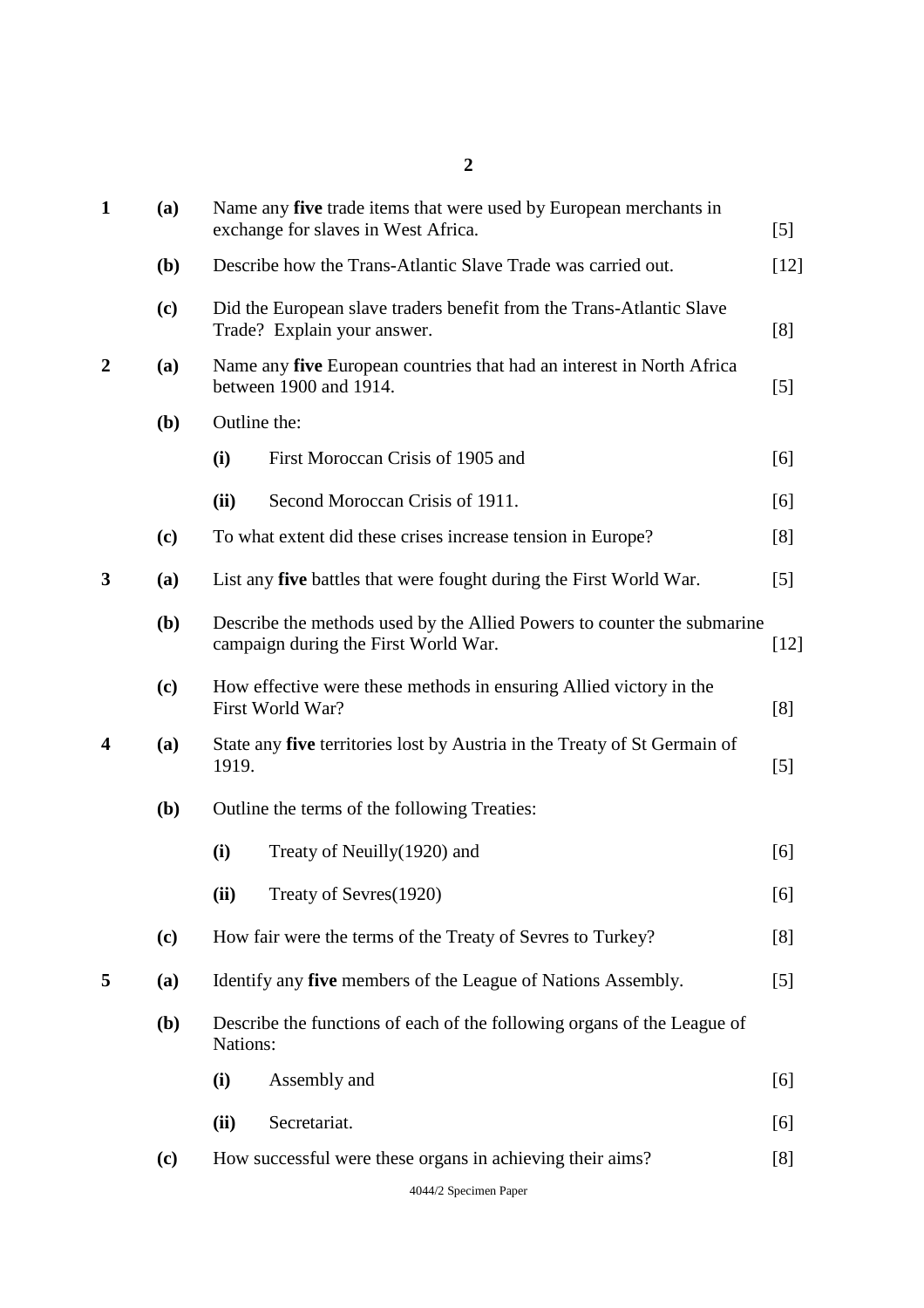| 6         | (a)          | List any five political groups that existed in Italy between 1919 and<br>1922.                                | [5]    |
|-----------|--------------|---------------------------------------------------------------------------------------------------------------|--------|
|           | (b)          | Describe the Italian invasion of Abyssinia in 1935.                                                           | $[12]$ |
|           | (c)          | To what extent did the Italians benefit from the invasion of Abyssinia?                                       | [8]    |
| 7         | (a)          | Identify any five political parties in Germany after the First World War.                                     | [5]    |
|           | (b)          | Outline the political and economic problems faced by the Weimar<br>Republic between 1919 and 1923.            | $[12]$ |
|           | (c)          | How far did the economic problems in Germany contribute to the collapse of<br>the Weimar Government?          | [8]    |
| 8         | (a)          | State any five acts of aggression committed by Mussolini in the period<br>1930 to 1939.                       | [5]    |
|           | ( <b>b</b> ) | Describe the invasion of Czechoslovakia of 1939.                                                              | $[12]$ |
|           | (c)          | How far did the invasion of Czechoslovakia increase tension in Europe?                                        | [8]    |
| 9         | (a)          | List any five examples of military equipment used during the Second<br>World War of 1939 to 1945.             | [5]    |
|           | ( <b>b</b> ) | Outline the Japanese attack on Pearl Harbour in 1941.                                                         | $[12]$ |
|           | (c)          | To what extent did the Japanese attack on Pearl Harbour contribute to<br>the final defeat of the Axis Powers? | [8]    |
| <b>10</b> | (a)          | State any <b>five</b> results of World War II.                                                                | [5]    |
|           | (b)          | Describe the social and political results of the Second World War.                                            | $[12]$ |
|           | (c)          | Did Africa benefit from the results of World War II? Explain your<br>answer.                                  | [8]    |
| 11        | (a)          | Name any five Southern African States that are members of the<br>Commonwealth of Nations.                     | [5]    |
|           | <b>(b)</b>   | Outline the benefits of being a member of the Commonwealth of<br>Nations.                                     | $[12]$ |
|           | (c)          | To what extent have countries in Southern Africa benefitted from the<br>Commonwealth of Nations?              | [8]    |
|           |              | 4044/2 Specimen Paper                                                                                         |        |

**[Turn over**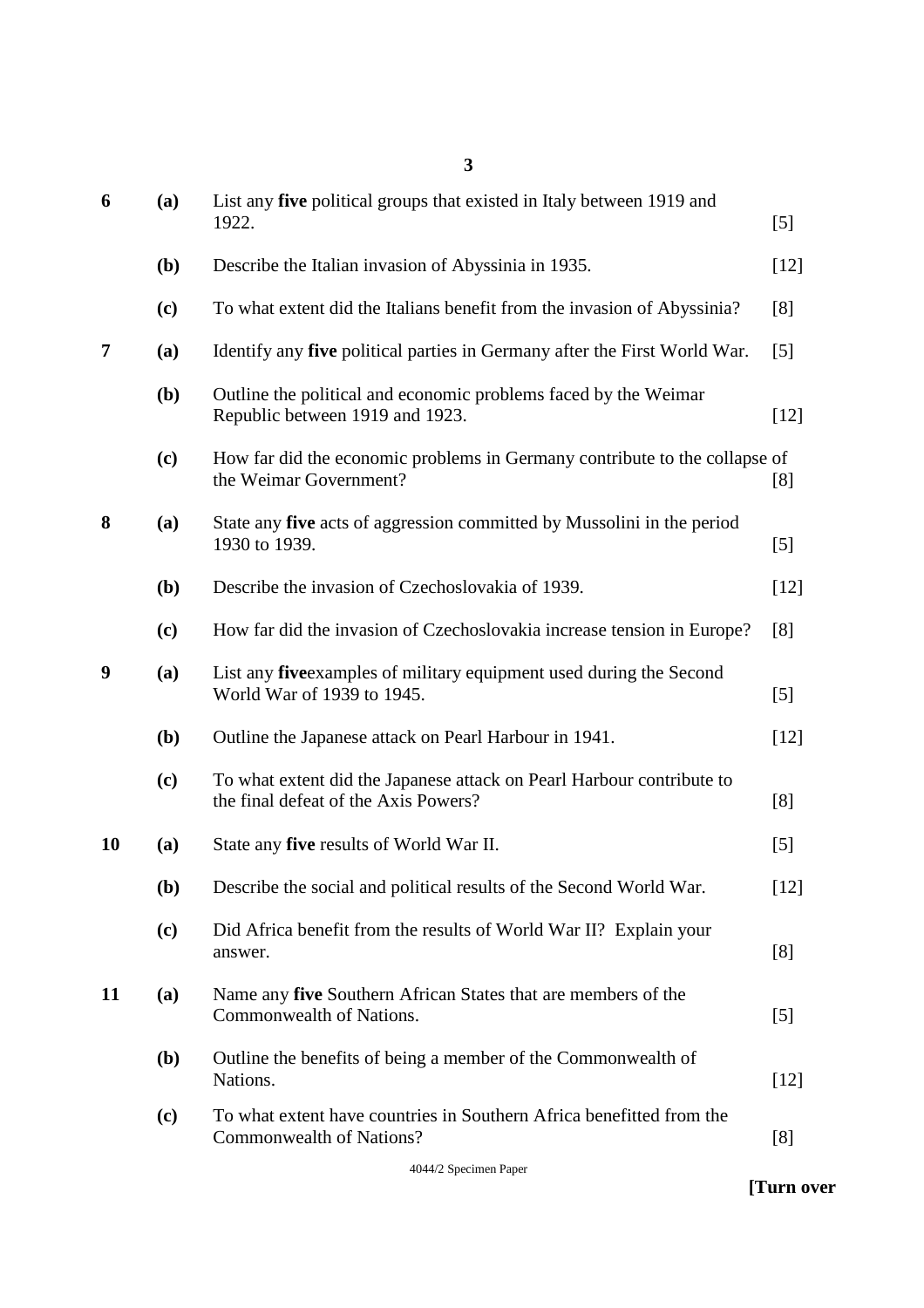| 12 | (a)          | List any five members of the Southern African Development Community<br>(SADC).                                                 | [5]              |
|----|--------------|--------------------------------------------------------------------------------------------------------------------------------|------------------|
|    | (b)          | Describe the economic responsibilities of each of the SADC member<br>States.                                                   | $[12]$           |
|    | (c)          | How far have these responsibilities led to economic development in the<br>region?                                              | [8]              |
| 13 | (a)          | Name the five permanent members of the United Nations Security<br>Council.                                                     | [5]              |
|    | (b)          | Outline the political functions of the United Nations Security Council.                                                        | $[12]$           |
|    | (c)          | To what extent did the Security Council succeed in its work up to 1980?                                                        | [8]              |
| 14 | (a)          | State the names of any five Bolshevik leaders in Russia in 1917.                                                               | $[5]$            |
|    | (b)          | Outline the results of the February and October Revolutions of<br>1917 in Russia.                                              | $[12]$           |
|    | (c)          | Did the workers benefit from these Revolutions? Explain your answer.                                                           | [8]              |
| 15 | (a)          | Identify any five Communist leaders who took part in the Long March.                                                           | [5]              |
|    | (b)          | Describe the formation of the Second United Front between the<br>Nationalists and Communists in 1936.                          | $[12]$           |
|    | (c)          | To what extent did the alliance between the Nationalists and Communists<br>achieve its aims?                                   | [8]              |
| 16 | (a)          | State any five political results of the Cuban Revolution of 1959.                                                              | [5]              |
|    | (b)          | Give an account of the economic results of the Cuban Revolution.                                                               | $[12]$           |
|    | (c)          | To what extent did these results benefit the Cuban people?                                                                     | [8]              |
| 17 | (a)          | Name any five leading Communists who were murdered by Stalin during<br>the purges.                                             | $\left[5\right]$ |
|    | ( <b>b</b> ) | Describe the social and political steps taken by Stalin to consolidate his<br>power in the Soviet Union between 1928 and 1939. | $[12]$           |
|    | (c)          | Did the Russians benefit from these steps? Explain your answer.                                                                | [8]              |
|    |              |                                                                                                                                |                  |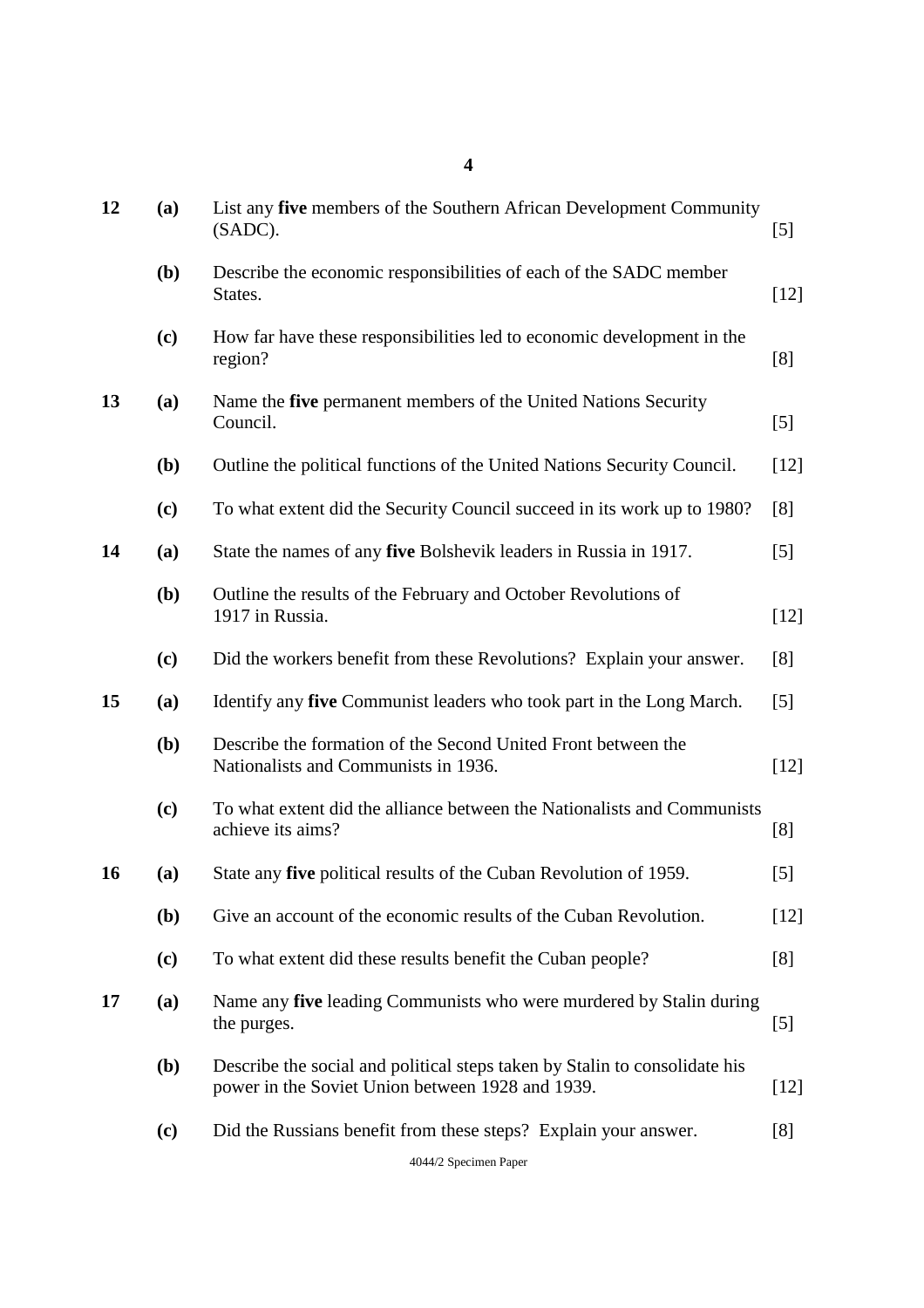| 18 | (a)        | State any five problems faced by Mao Zedong after 1950.                                                                             | $[5]$             |
|----|------------|-------------------------------------------------------------------------------------------------------------------------------------|-------------------|
|    | <b>(b)</b> | Outline the measures taken by Mao Zedong to solve China economic<br>problems in the period 1950 to 1958.                            | $[12]$            |
|    | (c)        | How successful were these measures in solving the economic problems<br>in China?                                                    | [8]               |
| 19 | (a)        | Name the five colours found on the Zimbabwean national flag.                                                                        | $[5]$             |
|    | <b>(b)</b> | Describe the measures taken by the government of Zimbabwe to improve<br>theeducation system since 1980.                             | $[12]$            |
|    | (c)        | How successful has the government of Zimbabwe been in carrying out<br>these measures?                                               | [8]               |
| 20 | (a)        | List any <b>five</b> freedoms that the people of Zimbabwe are entitled to.                                                          | $\lceil 5 \rceil$ |
|    | <b>(b)</b> | Give an account of the measures taken by the Zimbabwe Government<br>to promote the rights of the underprivileged groups since 1980. | [12]              |
|    | (c)        | How far have these measures benefitted the underprivileged groups in<br>Zimbabwe?                                                   | [8]               |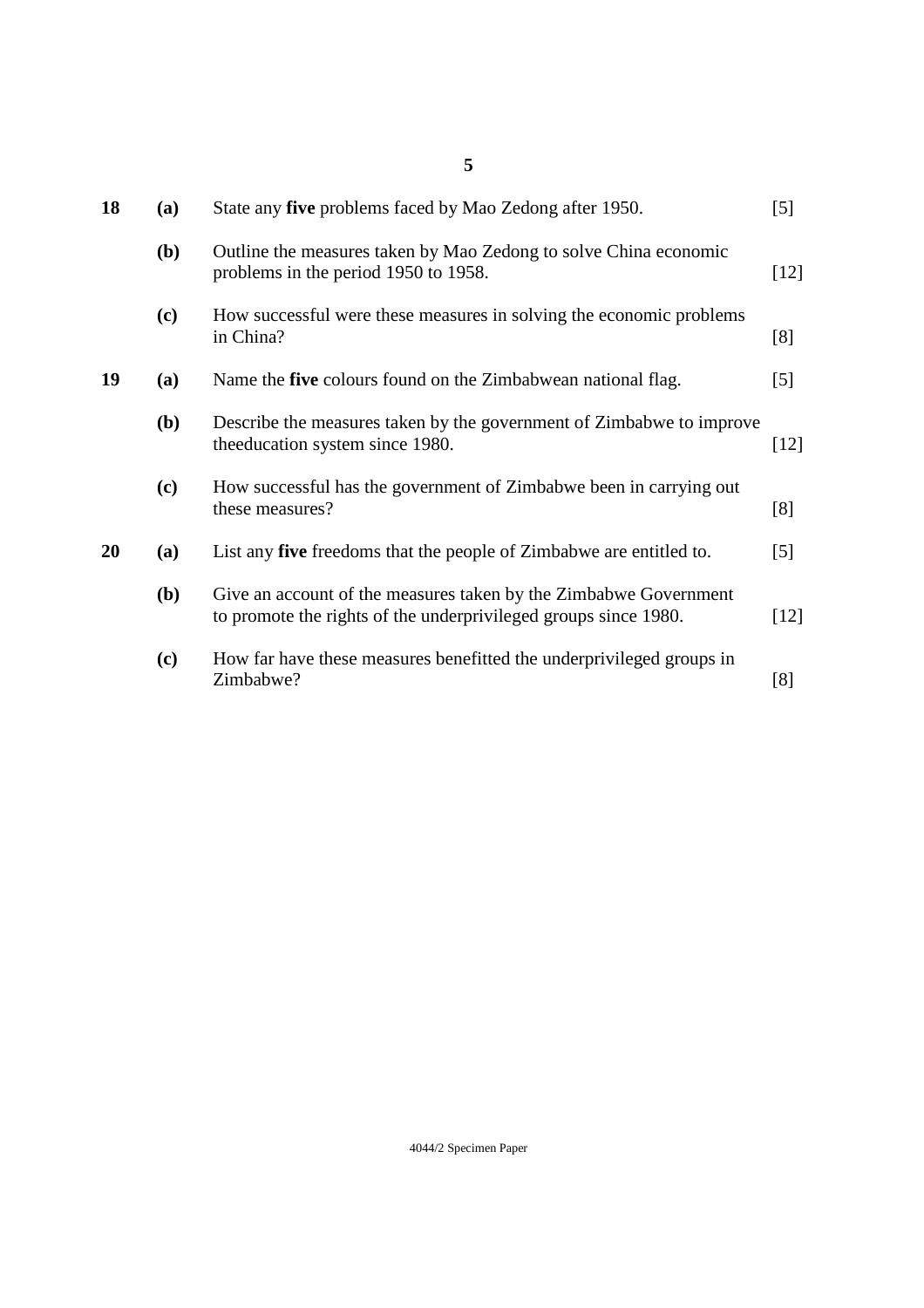**6 BLANK PAGE**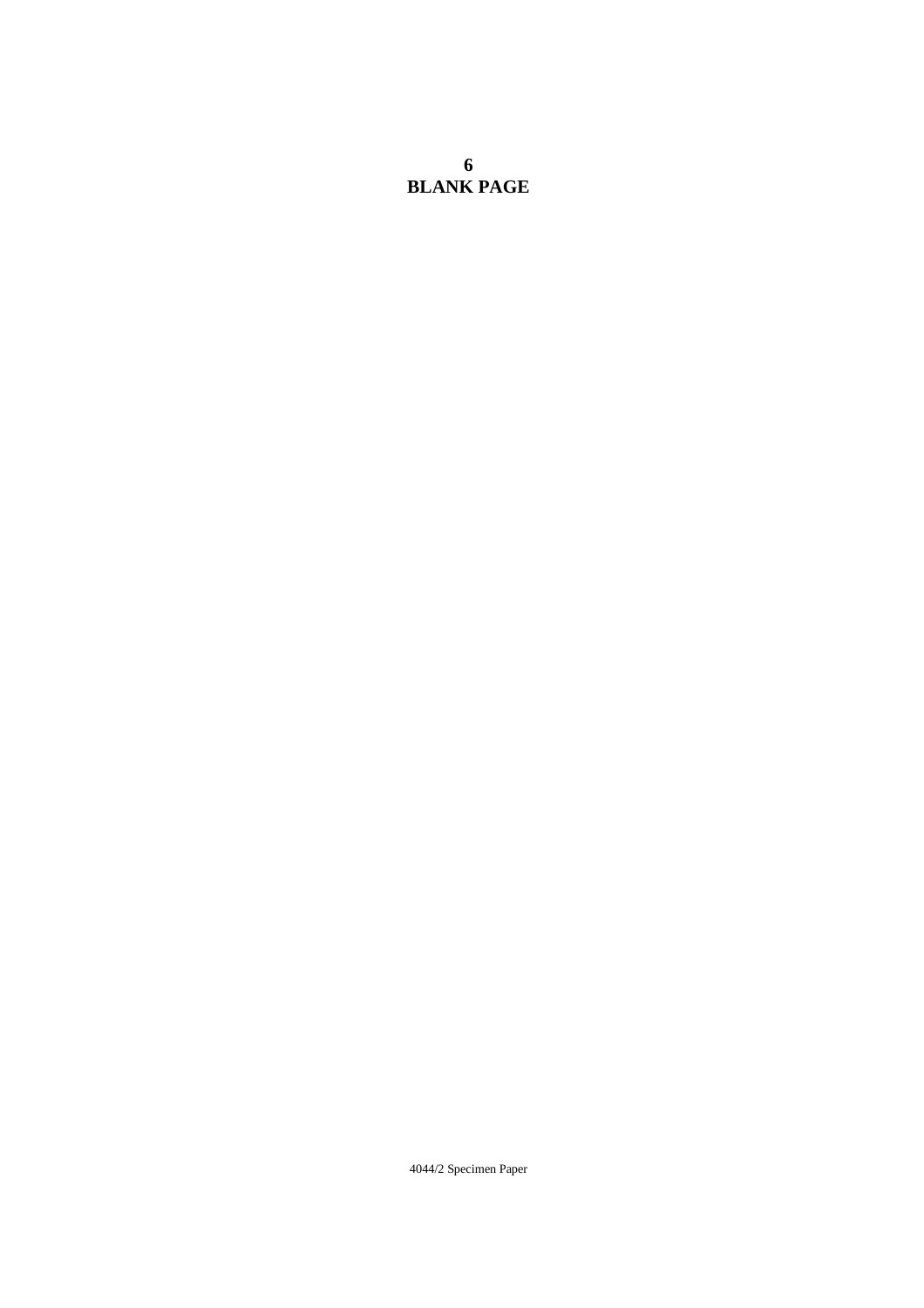## **7 BLANK PAGE**